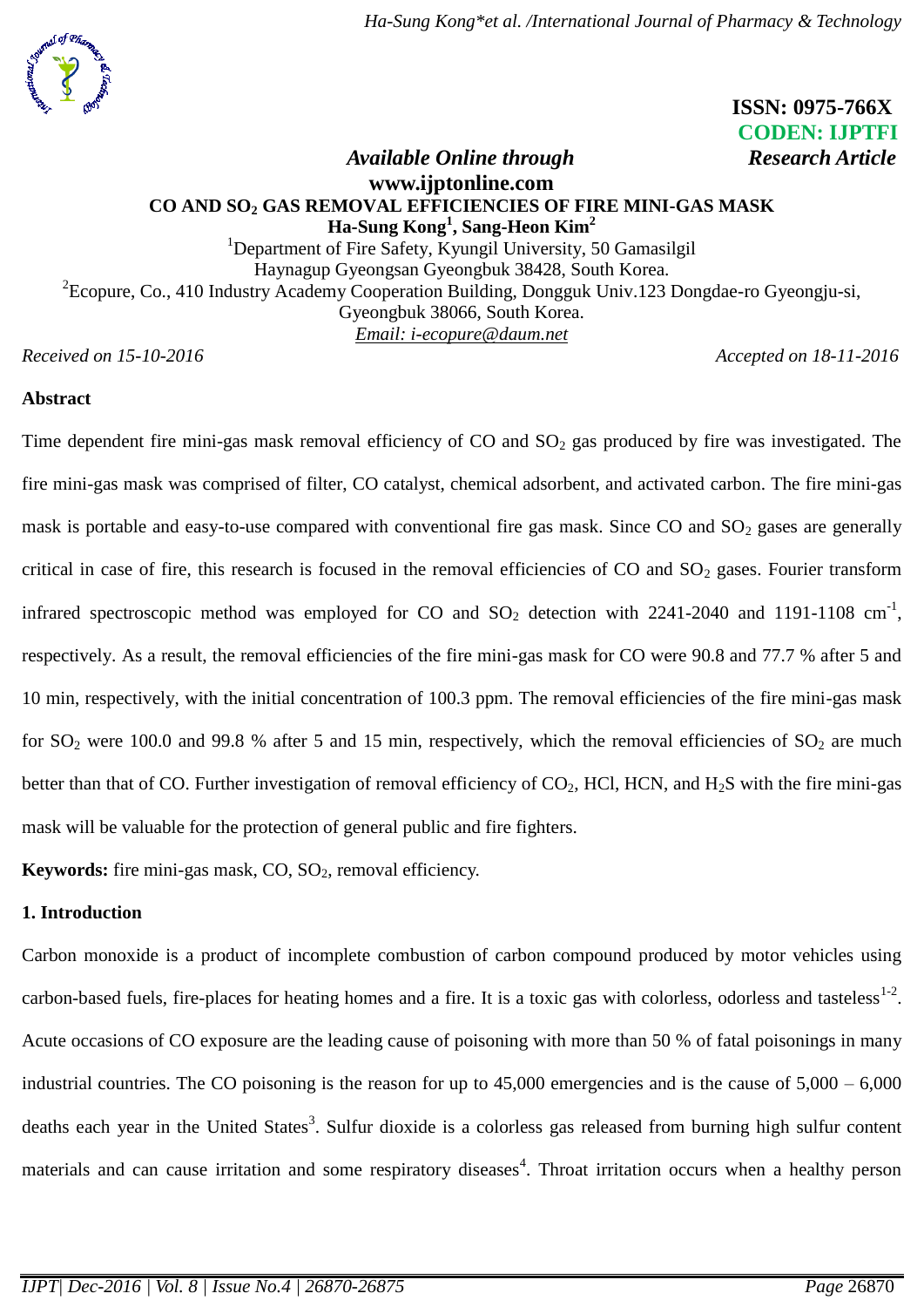*Ha-Sung Kong\*et al. /International Journal of Pharmacy & Technology* exposes for a very few minutes at 8-12 ppm level of  $SO<sub>2</sub>$ . Immediate cough and eye irritation occurs when a healthy person exposes at 20 ppm of SO<sub>2</sub>. The exposure of SO<sub>2</sub> at 400-500 ppm level is dangerous for life<sup>5</sup>. Gas mask is essential equipment for fire officials, military personals, and special officials for protecting from fire

suppression, chemical and biological war<sup>6</sup>. It is also necessary equipment in case of fire or natural disaster for general personals to prevent the inhalation of toxic CO and  ${SO_2}^{7-8}$ . Life protection mask with pre-treatment layer, toxic gas adsorption layer, ergonomic structure was reported by Jung-Il Won et al.<sup>9</sup> Investigations of design for face shape suit gas mask<sup>10</sup>, glass for gas mask<sup>11</sup>, and filter for fire gas mask<sup>12</sup> were reported. Although the fire gas mask must wear quickly and run away from the fire for the current general public, it is difficult, complicate to use, and too big to hold the fire gas mask, which makes difficult to escape from the fire. In this research, we fabricated fire mini-gas mask with small and easy to carry, which makes people easy to escape from the fire. The removal abilities of fire mini-gas mask for CO gas produced by almost all incomplete combustion and  $SO<sub>2</sub>$  gas having very toxic and fatal in case of large amount of inhalation were tested.

# **2. Experimental**

# **2.1. Experimental method**

Fire mini-gas mask is comprised of bottom air inhalation part inhaling the toxic CO and  $SO_2$  gases, air purification part, air vent for exhausting the  $CO<sub>2</sub>$  gas, top air inhalation part for inhaling the purified air to the noise. Fig. 1 shows the pictures of fire mini-gas mask and principle of the exhausting the toxic gases.



# **Fig. 1. The picture of fire mini-gas mask and principle of toxic gas removal**

The bottom inhaling holes are comprised of filter, chemical adsorbing layer, catalyst for CO, activated carbon, which act as a remover for CO and  $SO_2$  as show in Fig. 2. The CO and  $SO_2$  gases with the concentrations of 100.3 and 103.0 ppm, respectively, were passed through the fire mini-gas mask at 23 ℃ and 50 % of relative humanity and measured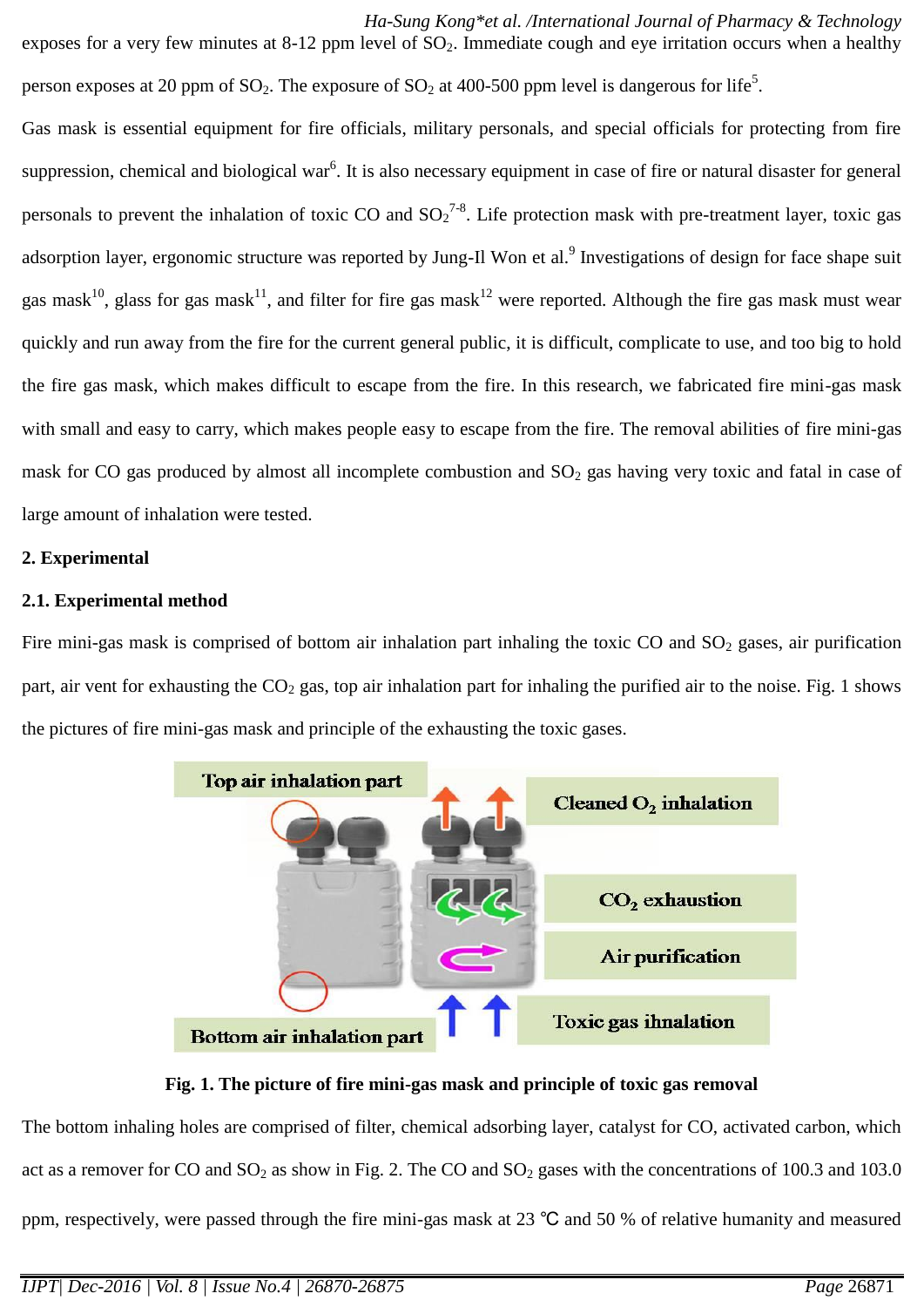*Ha-Sung Kong\*et al. /International Journal of Pharmacy & Technology* the concentration of the passed CO and  $SO_2$  gases using ISO 19702:2006 (Toxicity testing of fire effluents-Analysis of gases and vapors in fire effluents using FTIR technology). Fig. 3(a), 3(b), and 3(c) show the measurement setup for before fire mini-gas setup, after fire mini-gas mask setup, the measurement of the CO and  $SO_2$  concentrations, respectively.



Fig. 2. Composition of a fire mini-gas mask. It is comprised of filter, CO catalyst, chemical adsorbent, and activated

### carbon



Fig. 3(a) Before setting up the fire mini-gas mask, (2) after setting up the fire mini-gas mask, and (3) measurement of

CO and SO<sub>2</sub> concentration.

## **2.2. Experimental condition**

The path length of the gas cell was 10 m, and the measurement mode was absorbance. The resolution of the instrument and number of scans are  $0.5 \text{ cm}^{-1}$  and 8 times, respectively. The wave numbers of the infrared for CO and  $SO_2$  were 2241-2040 and 1191-1108 cm<sup>-1</sup>, respectively.

## **3. Results and discussion**

Fire mini-gas mask was set to the instrument and continuously passed through CO and  $SO<sub>2</sub>$  gases with initial concentrations of 100.3 and 103.0 ppm, respectively, with time. Table 1 shows the time dependent concentrations of CO and  $SO<sub>2</sub>$  gases passed through the fire mini-gas mask.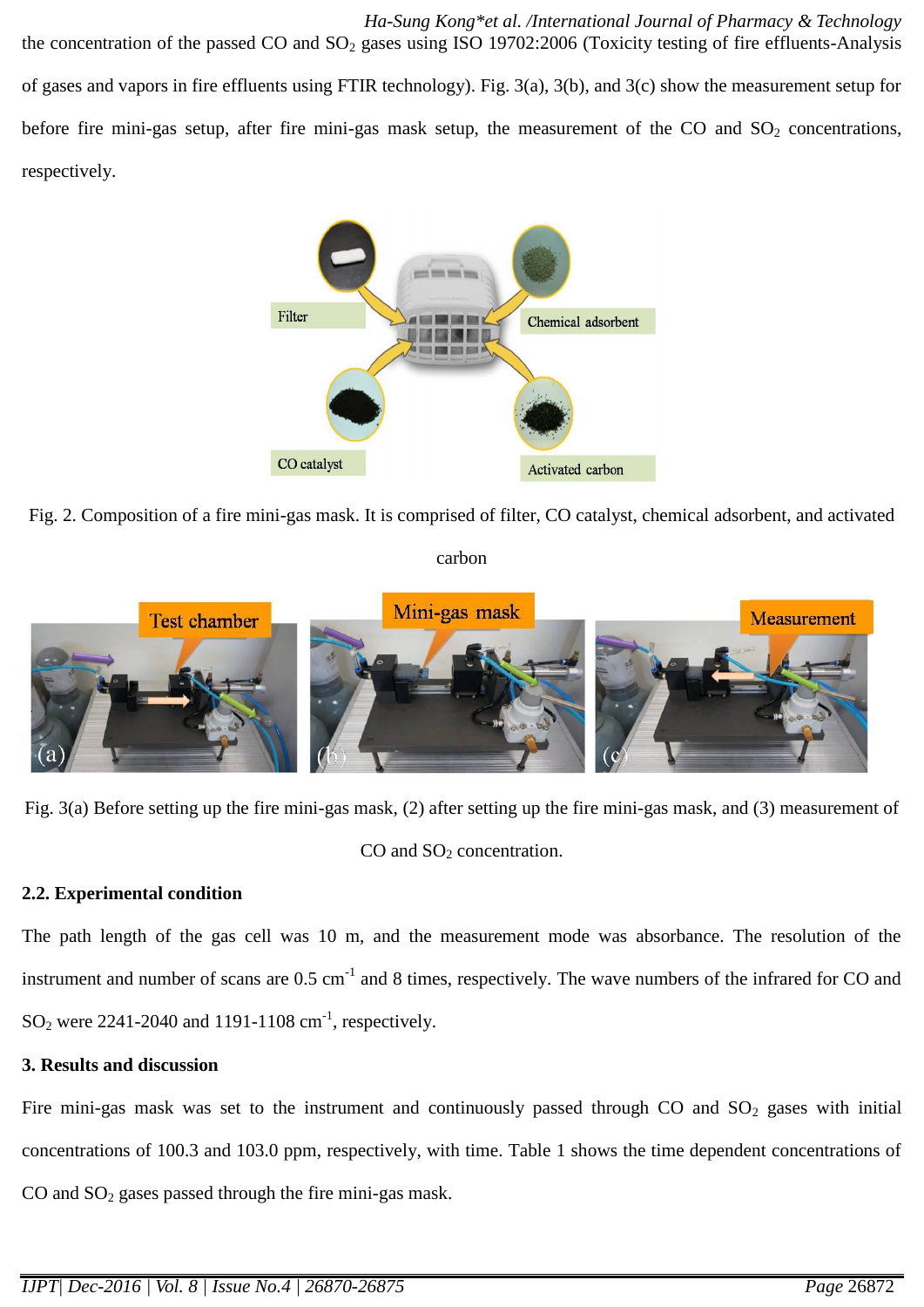*Ha-Sung Kong\*et al. /International Journal of Pharmacy & Technology* **Table 1. Time dependent CO and SO<sup>2</sup> concentrations.**

| Gas             | Initial                | Time and concentration |     |     |      |      |      |      |
|-----------------|------------------------|------------------------|-----|-----|------|------|------|------|
| species         | concentration<br>(ppm) |                        |     |     |      |      |      |      |
|                 |                        |                        |     |     |      |      |      |      |
| CO              | 100.3                  | sec                    | 153 | 305 | 449  | 601  | 753  | 953  |
|                 |                        | ppm                    | 2.7 | 9.2 | 15.9 | 23.0 | 30.0 | 38.0 |
| SO <sub>2</sub> | 103.0                  | sec                    | 297 | 593 | 897  | 1193 | 1497 | 1793 |
|                 |                        | Ppm                    | 0.0 | 0.2 | 0.2  | 0.7  | 3.7  | 7.1  |

The CO gas was continuously passed through the fire mini-gas mask for 953 seconds and monitored the concentration of the CO gas. After approximately 2.5 min (253 s), the CO concentration was 2.7 ppm with the removal rate of 97.3 %. The removal rate reduced to 90.3 % after approximately 5 min (305 s). The CO removal rate further reduced to 77.1 % after 10 min (601 s). Fig. 4 shows the time dependent CO concentration with the initial concentration of 100.3 ppm, and the CO concentration linearly increased with the time, which indicated that the removal efficiency of CO by the fire mini-gas mask linearly reduced with the time in the presence of CO.



**Fig. 4. Time dependent CO concentration with the initial concentration of 100.3 ppm.**

The fire mini-gas mask was much more effective for the  $SO_2$  gas compared with that of CO. The  $SO_2$  gas was not detected until approximately 5 min (297 s) with the removal efficiency of 100 %. The removal rate was 99.8 % until approximately 10 min (593 s) and maintained about the same removal rate until 15 min (897 s). Removal rate started to reduce after approximately 20 min (1193 s). Fig. 5 shows the time dependent  $SO_2$  concentration passed through the fire mini-gas mask with the initial concentration of 103.0 ppm, which showed non-linear removal rate with time in the presence of  $SO<sub>2</sub>$  gas.



**Fig. 5. Time dependent SO<sup>2</sup> concentration with the initial concentration of 103.0 ppm.**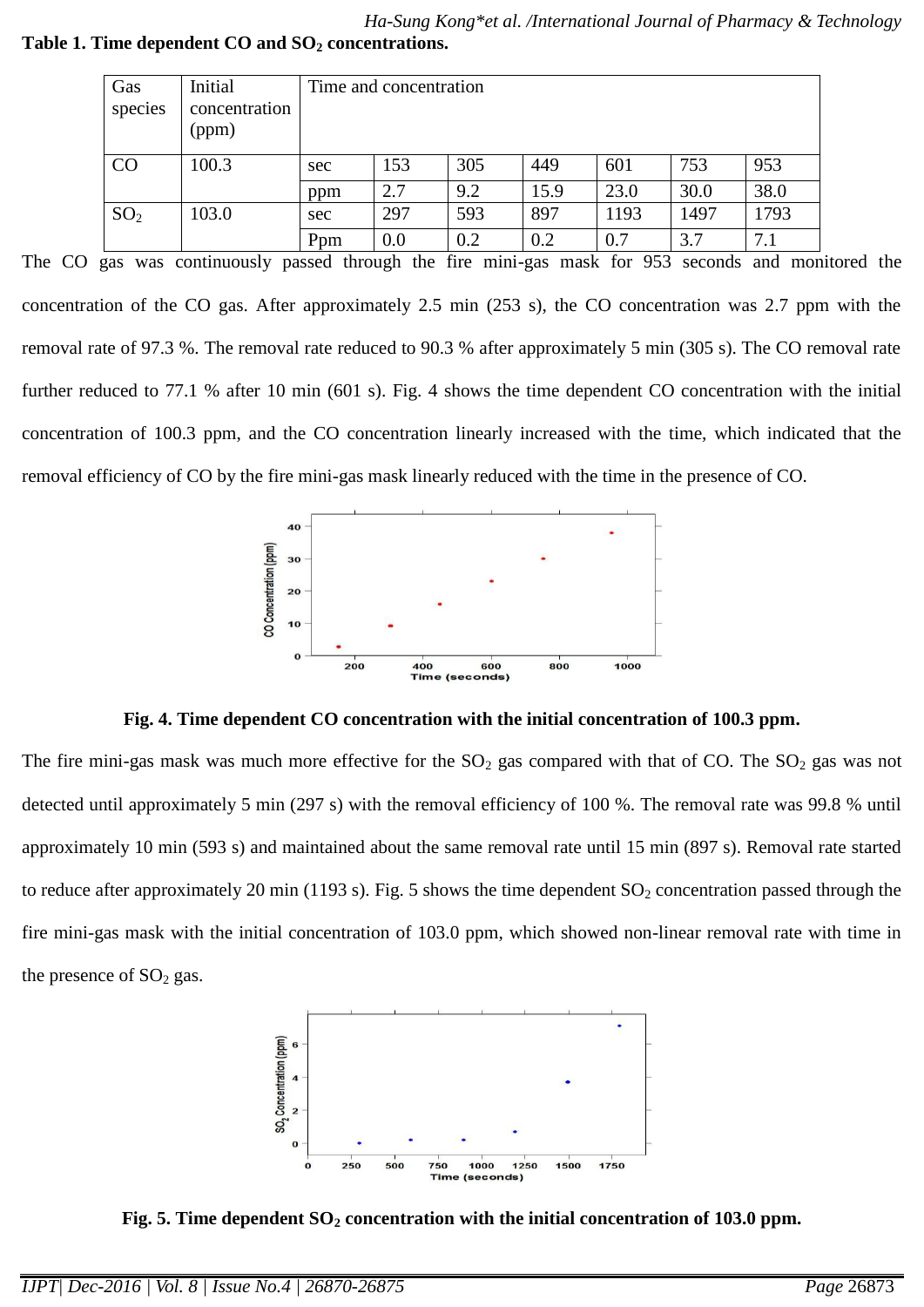### **4. Conclusions**

This research is focused on the removal efficiency of CO and  $SO<sub>2</sub>$  in the case of fire for the fire mini-gas mask with small, portable, and easy-to-use. The results were the followings: 1) The removal efficiency of the fire mini-gas mask for CO was 90.8 % after 5 min with the initial concentration of 100.3 ppm, was 77.1 % after 10 min, and linearly reduced with time in the presence of CO gas. 2) The removal efficiency of the fire mini-gas mask for  $SO_2$  was 100.0 % for initial 5 min, was 99.8 % for 15 min, has non-linear relationship with time. It may need further investigation for  $CO_2$ , HCl, HCN, and H<sub>2</sub>S gas for the protection of general public and fire fighter in case of fire.

### **References**

- 1. Omaye ST. Metabolic modulation of carbon monoxide toxicity. *Toxicology* 2002; 180: 139-150.
- 2. Queiroga CSF, Almeida AS, Vieira LA. Carbon monoxide targeting mitochondria. *Biochemistry Research International* 2012; 749845.
- 3. Huzar TF, George T, Cross JM. Carbon monoxide and cyanide toxicity: etiology, pathophysiology and treatment in inhalation injury. Expert Rev. Respir. Med. 2013; 7: 159-170.
- 4. Meng Z, Qin G, Zhang B, Bai J. DNA damaging effects of sulfur dioxide derivatives in cells from various organs of mice. Mutagenesis 2004; 19; 465-468.
- 5. Khan RR, Siddiqui MJA. Review on effects of particulates; sulfur dioxide and nitrogen dioxide on human health. Int. Res. J. Environment Sci. 2014; 3: 70-73.
- 6. Thavaselvam D, Flora SS. Chapter 30 Chemical and biological warfare agents. *Biomarkers in Toxicology* 2014; 521-538.
- 7. Hampson NB, Bodwin D. Toxic CO-ingestions in intentional carbon monoxide poisoning. *J. Emergency Medicine* 2013; 44: 625-630.
- 8. Li K, Yu H, Qi G, Feron P, Tade M, Yu J, Wang S. Rate-based modeling of combined  $SO_2$  removal and NH<sub>3</sub> recycling integrated with an aqueous NH<sub>3</sub>-based CO<sub>2</sub> capture process. *Applied Energy* 2015; 148: 66-77.
- 9. Won JI, Lee JS. A study on the development of portable life protective mask. *J. Korean Soc. Urban Environ.* 2014; 14: 145.
- 10. Oh YJ, Park SJ. The facial anthropometry with 3D head scanner Korean gas mask. *Proc. Conf. Korea CAD/CAM Review* 2010; 404.
- 11. Lee JY, Park JS, Jang WY. Development of gas-mask spectacles. *J. Korean Ophthalmic Optics Soc.* 2008; 13: 9.